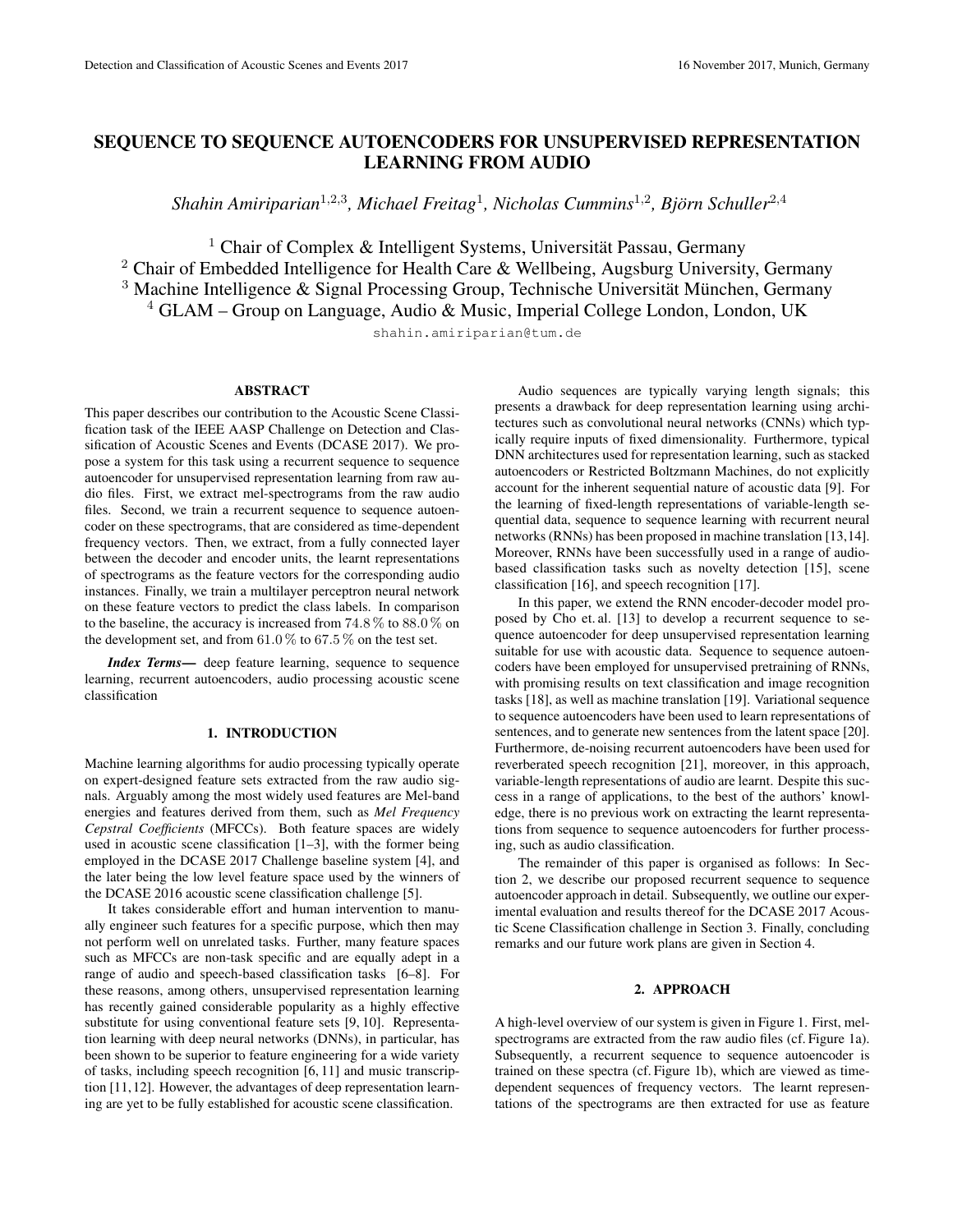

Figure 1: Illustration of the proposed representation learning and classification approach. Except for the final classification, the approach is entirely unsupervised. A detailed account of the procedure is given in Section 2.

vectors for the corresponding instances (cf. Figure 1c). This step is repeated for the different spectral representations made possible by the stereo recordings provided in the challenge dataset, with the resulting set of learnt representation – per audio instance – being concatenated together (cf. Figure 1d). Finally, we train a multilayer perceptron (MLP) (cf. Figure 1e) on the fused feature vectors to predict the labels of instances.

## 2.1. Spectrogram Extraction

First, the power spectra of audio samples are extracted using periodic Hann windows with width  $w$  and overlap  $0.5 w$ . From these, we then compute a given number  $N_m$  of log-scaled Mel frequency bands. Finally, the mel-spectra are normalised to have values in  $[-1; 1]$ , since the outputs of the recurrent sequence to sequence autoencoder are constrained to this interval.

The challenge corpus contains audio samples which have been recorded in stereo [4]. In such data sets, there may be instances in which important information related to the class label has been captured in only one of the two channels. Following the winners of the DCASE 2016 acoustic scene classification challenge [5], we thus extract mel-spectrograms from each individual channel, as well as from the mean and difference of the two channels.

We extract separate sets of mel-spectrograms for different parameter combinations, each containing one mel-spectrogram per audio sample. As illustrated in Figure 1, representations are learnt independently on different sets of mel-spectrograms, and we investigate feature-level fusion of these representations.

#### 2.2. Recurrent Sequence to Sequence Autoencoders

We use recurrent sequence to sequence autoencoders to learn representations of the extracted mel-spectra in an unsupervised manner [13,14]. An illustration of the structure of these autoencoders is shown in Figure 2. Mel-spectra are viewed as a time-dependant sequence of frequency vectors in  $[-1; 1]^{N_m}$ , each of which describes the amplitudes of the  $N_m$  Mel frequency bands within one audio frame. This sequence is fed to a multilayered *encoder* RNN, which updates its hidden state in each time step based on the input frequency vector. Therefore, the final hidden state of the encoder RNN contains information about the whole input sequence. This final hidden state is transformed using a fully-connected layer, and another multilayered *decoder* RNN is used to reconstruct the original input sequence from the transformed representation. given the certain of the properties of the two channels instead of the certain of the certain of the certain of the Connected of GRUs. However, we can be a set of the certain of the certain of the certain of the certain o

The encoder RNN consists of  $N_l$  layers, each containing  $N_u$ Gated Recurrent Units (GRUs) [13]. During our initial system design phase we conducted experiments using Long Short-Term



Figure 2: An overview of the implemented recurrent autoencoder.

did not lead to improvements in system performance. The hidden states of the encoder GRUs are initialised to zero for each input sequence, and their final hidden states in each layer are concatenated into a one-dimensional vector. This vector can be viewed as a fixed-length representation of a variable-length input sequence, with dimensionality  $N_l \cdot N_u$ , if the encoder RNN is unidirectional, and dimensionality  $2 \cdot N_l \cdot N_u$  if it is bidirectional.

The representation vector is then passed through a fully connected layer with hyperbolic tangent activation. The output dimensionality of this layer is chosen in such a way that it can be used to initialise the hidden states of the decoder RNN.

The decoder RNN contains the same number of layers and units as the encoder RNN. Its task is the frame-by-frame reconstruction of the input mel-spectrogram, based on the representation which was used to initialise the hidden states of the decoder RNN. At the first time step, a zero input is fed to the decoder RNN. During subsequent time steps t, the expected decoder output at time  $t-1$  is fed as input to the decoder RNN [14]. Stronger representations could potentially be obtained by using the actual decoder output instead of the expected output, since this reduces the amount of information available to the decoder. However, during initial experiments we observed that our approach greatly accelerates model convergence with negligible effects on representation quality.

The outputs of the decoder RNN are passed through a single linear projection layer with hyperbolic tangent activation at each time step in order to map the decoder RNN output dimensionality to the target dimensionality  $N_m$ . The weights of this output projection are shared across time steps. In order to introduce greater short-term dependencies between the encoder and the decoder, our decoder RNN reconstructs the reversed input sequence [14, 22].

Autoencoder training is performed using the root mean square error (RMSE) between the decoder output and the target sequence as the objective function. Dropout is applied to the inputs and outputs of the recurrent layers, but not to the hidden states. Once training is complete, the activations of the fully connected layer are extracted as the learnt representations of spectrograms.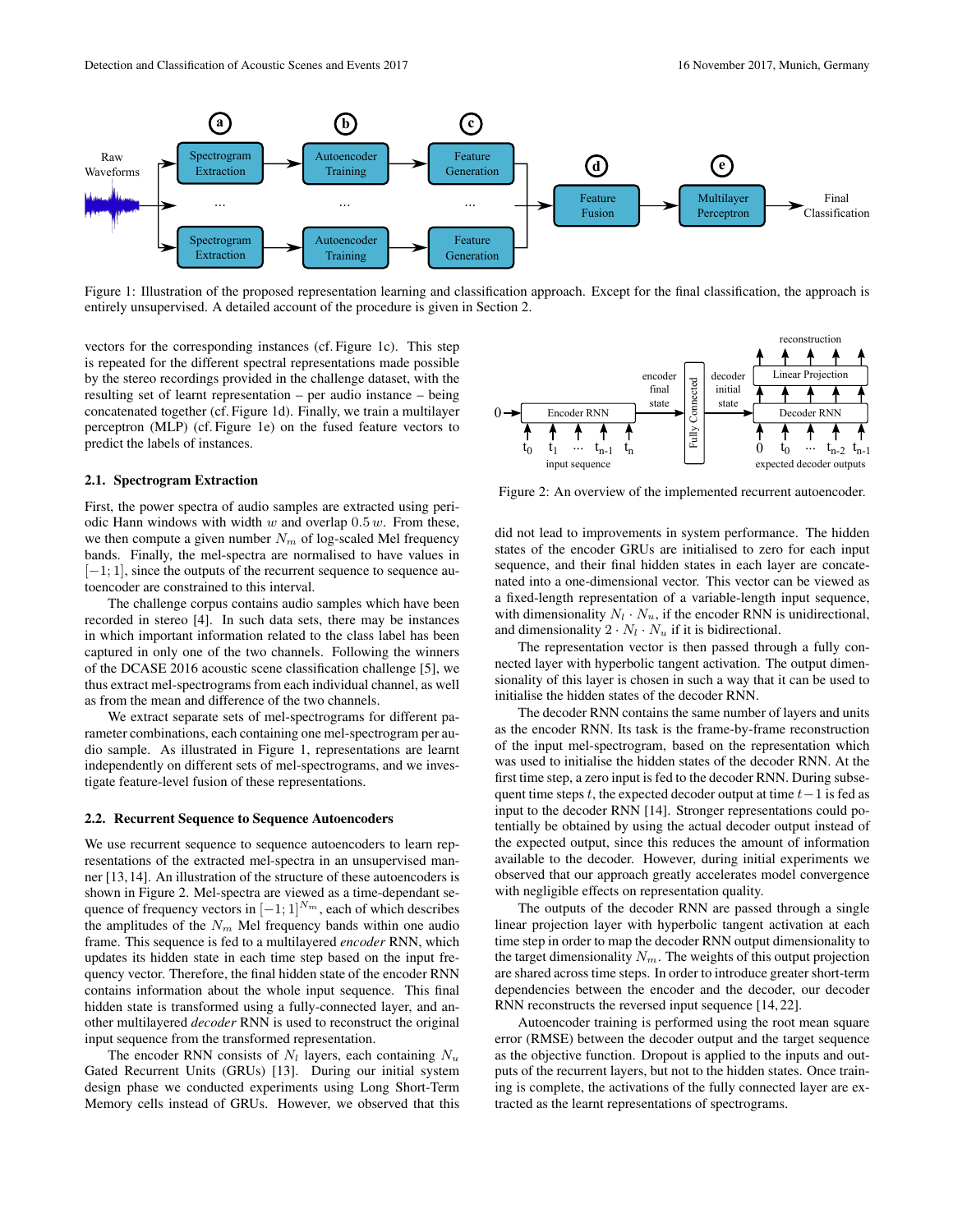#### 2.3. Multilayer Perceptron Classifier

A multilayer perceptron, similar to the one used in the challenge baseline system [4], is employed for classification. Our MLP contains two hidden fully-connected layers with rectified linear activation, and a softmax output layer. The hidden layers contain 150 units each, and the output layer contains one unit for each class label. Training is performed using cross entropy between the ground truth and the network output as the objective function, with dropout applied to all layers except the output layer. A range of different classifiers were tested during our initial experimentation. However, we observed that more sophisticated classification paradigms did not aid our overall system performance.

# 3. EXPERIMENTAL SETTINGS AND RESULTS

# 3.1. Database

The DCASE 2017 acoustic scene classification challengeis carried out on the TUT Acoustic Scenes 2017 data set [4]. This data set contains binaural audio samples of 15 acoustic scenes recorded at distinct geographic locations. For each location, between 3 and 5 minutes of audio were initially recorded and then split into 10 second segments. The development set for the challenge contains 4 680 instances, with 312 instances per class, and the evaluation set contains 1 620 instances with unknown labels.

A four-fold cross-validation setup is provided by the challenge organisers for the development set. In each fold, roughly 75 % of the samples are used as the training split, and the remaining samples are used as the evaluation split. Samples from the same original recording are always included in the same split. For further detail on the challenge data and the cross fold validation set-up, the interested reader is referred to [4].

### 3.2. Common Experimental Settings

We have implemented the representation learning approach outlined above as part of the AUDEEP toolkit<sup>1</sup> for deep representation learning from audio. AUDEEP is implemented in Python, and relies on  $TensorFLOW<sup>2</sup>$  for the core sequence to sequence autoencoder and MLP implementations.

Both the autoencoders and MLPs are trained using the Adam optimiser with a fixed learning rate of 0.001 [23]. Autoencoders are trained for 50 epochs in batches of 64 samples, and we apply 20 % dropout to the outputs of each recurrent layer. Furthermore, we clip gradients with absolute value above 2 [14]. The MLPs used for classification are trained for 400 epochs without batching or gradient clipping, and 40 % dropout is applied to the hidden layers. Features are standardised to have zero mean and unit variance during MLP training, and the corresponding coefficients are used to transform the validation data.

## 3.3. Hyperparameter Optimisation

Our proposed approach contains a large number of adjustable hyperparameters, which prohibits an exhaustive exploration of the parameter space. Instead, we select suitable values for the hyperparameters in stages, using the results of our preliminary experiments to bootstrap the process. During these experiments, we observed



Figure 3: Classification accuracy on the development set for different FFT window widths (a), and different numbers of Mel frequency bands (b). A detailed account of the experiments leading to these results is given in Section 3.3.

that very similar parameter choices lead to comparable performance on spectrograms extracted from different combinations of the audio channels (mean, difference, left and right). We therefore performed hyperparameter optimisation on the mean-spectrograms only, and used the resulting parameters for the other spectrogram types.

In the first stage, we selected a suitable autoencoder configuration, i.e. the optimal number of recurrent layers  $N_l$ , the number of units per layer  $N_u$ , and either unidirectional or bidirectional encoder and decoder RNNs. In this stage, autoencoders are trained on mel-spectrograms extracted with window width  $w = 0.16$  seconds, window overlap  $0.5 w = 0.08$  seconds, and  $N_m = 320$  Mel frequency bands, without amplitude clipping. These choices proved to be reasonable during our preliminary evaluation. We exhaustively evaluated  $N_l \in \{1, 2, 3\}, N_u \in \{16, 32, 64, 128, 256, 512\}$ and all combinations of uni- or bidirectional encoder and decoder RNNs. The highest classification accuracy was achieved when using  $N_l = 2$  layers with  $N_u = 256$  units, a unidirectional encoder RNN, and a bidirectional decoder RNN.

Our second development stage served to optimise the window width  $w$  used for spectrogram extraction. We use the autoencoder configuration determined in the previous stage, and once again set  $N_m = 320$ . The window width w is evaluated between 0.04 and 0.36 seconds in steps of 0.04 seconds. For each value of  $w$ , the window overlap is chosen to be  $0.5 w$ . As shown in Figure 3a, classification accuracy quickly rises above 84 % for  $w > 0.10$  seconds, and peaks at 85.0 % for  $w = 0.20$  seconds and  $w = 0.28$  seconds. For larger values of  $w$ , classification accuracy decreases again. As a larger window width may blur some of the short-term dynamics of the audio signals, we choose  $w = 0.20$  seconds. Correspondingly, the window overlap is chosen to be  $0.5 w = 0.10$  seconds.

In the final optimisation stage, we evaluated different numbers of Mel frequency bands  $N_m \in \{40, 80, 160, 320, 640\}$ , the results of which are shown in Figure 3b. Classification accuracy rises with larger values of  $N_m$  until it reaches 85.0% for  $N_m = 320$ . Increasing  $N_m$  beyond 320 does not improve performance further, so we choose  $N_m = 320$  to minimise the amount of data the system has to process.

## 3.4. Fusion Experiments

Given the supplied stereo audio tracks [4], we extract separate sets of spectrograms from the mean and difference of channels, and from the left and right channels individually (cf. Section 2.1). On each set of spectrograms, an autoencoder is trained, and the learnt

<sup>1</sup>https://github.com/auDeep/auDeep

<sup>2</sup>https://www.tensorflow.org/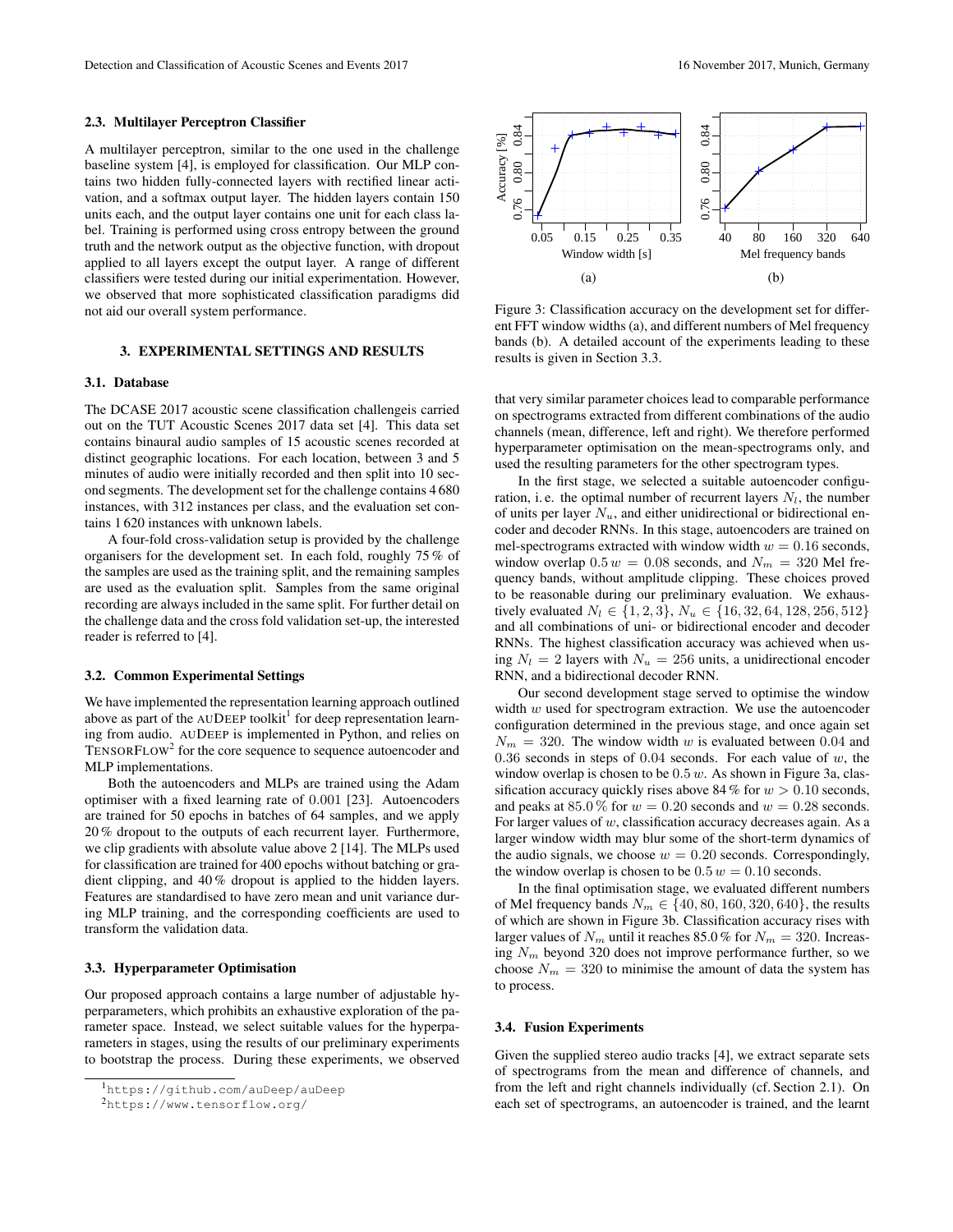Table 1: Comparison of the classification accuracies of the different variants of our proposed system with the challenge baseline. We extract four different feature sets of spectrograms from the mean (M) and difference (D) of channels, and from the left (L) and right (R) channels separately. We obtain the highest accuracy after fusing the features generated from all channels.

|                                   |                 | Accuracy $\lceil\% \rceil$ |       |
|-----------------------------------|-----------------|----------------------------|-------|
| System                            | Features        | Devel.                     | Eval. |
| <b>Baseline</b>                   | 200 (per frame) | 74.8                       | 61.0  |
| Proposed: Individual Feature Sets |                 |                            |       |
| Mean $(M)$                        | 1 0 2 4         | 85.0                       |       |
| Left $(L)$                        | 1 0 2 4         | 84.6                       |       |
| Right(R)                          | 1 0 2 4         | 83.8                       |       |
| Difference (D)                    | 1 0 2 4         | 82.0                       |       |
| Proposed: Fused Feature Sets      |                 |                            |       |
| Mean, Left                        | 2048            | 86.2                       |       |
| Mean, Left, Right                 | 3072            | 86.9                       |       |
| All $(M + L + R + D)$             | 4096            | 88.0                       | 67.5  |

representations are extracted as features for the instances. This results in four feature sets herein identified by the spectrogram type from which they have been extracted (i. e. 'mean', 'difference', 'left', and 'right'). On the development set, the 'mean' feature set achieves the highest classification accuracy with 85.0 %, followed by 'left' with 84.6 %, 'right' with 83.8 %, and 'difference' with 82.0 % (cf. Table 1). In order to determine if the different spectral representations contain complementary information, we perform feature-level fusion. We perform a weighted fusion, in which the weights are proportional to performance of the individual systems. Fusing the 'mean' and 'left' feature sets improves classification accuracy to 86.2 % on the development set. Adding the 'right' feature set further increases classification accuracy to 86.9 %, and fusing all four feature sets results in 88.0 % accuracy (cf. Table 1). The latter constitutes our best result on the development set, with an improvement of 13.2 % over the baseline [4]. A confusion matrix for this result is given in Figure 4.

Besides fusion between different channels, we also investigated fusion between different window sizes  $w$  and numbers of Mel frequency bands  $N_m$ . We also trialled fusion with various conventional acoustic feature sets which we extracted from the raw audio samples using the openSMILE toolkit [24]. However, we did not identify a combination of these options which resulted in increased performance on the development set.

#### 3.5. Challenge Submission and Evaluation Set Results

For our submission to the DCASE 2017 Acoustic Scene Classification Challenge, we select the four feature sets with the best performance on the development partition, i. e. the 'mean' feature set and all three fused feature sets. We extract spectrograms from audio samples in the evaluation set using the same parameters that we used for the development set. Subsequently, we extract the four individual feature sets described above with the respective autoencoder that we trained on the development set. Finally, fusion of these feature sets is performed as detailed above.

For prediction on the evaluation set, the MLP classifier is trained using the entire development set as training data. As shown



Figure 4: Confusion Matrix of our strongest performing system on the development partition of the TUT Acoustic Scenes 2017 data set which achieved a classification accuracy of 88.0 %.

in Table 1, our approach achieved classification accuracies of 00.0 %, 00.0 %, 00.0 % and 00.0 % on the evaluation set.

## 4. CONCLUSIONS

Despite representation learning with deep neural networks (DNNs) has shown superior performance of hand-crafted feature sets in a variety of machine learning recognition and classification tasks, such approaches have not been widely explored with the domain of acoustic scene classification. In this regard, our entry to the 2017 DCASE 2017 Acoustic Scene Classification challenge has demonstrated the feasibility of using a recurrent sequence to sequence autoencoder for the unsupervised feature representation. A major advantage of our approach is that it is able to learn a fixed length representation from variable length audio signals while taking account of their time-dependent nature. A fused combination of features learnt from our system was able to achieve an accuracy of 88.0 % on the challenge development data, an improvement of 17.65 percentage points over the official baseline.

In future work, we will be testing our system over a wide range of different acoustic classification tasks. We also want to collect further data from social multimedia using our purpose built software [25] to train the autoencoder with more real life audio recordings. Finally we plan to investigate the potential of Generative Adversarial Networks for acoustic based deep representation learning.

## 5. ACKNOWLEDGEMENTS



This research has received funding from the European Unions's Seventh Framework under grant agreement No. 338164 (ERC StG iHEARu) and the Innovative Medicines Initiative 2 Joint Undertaking

under grant agreement No 115902. This Joint Undertaking receives support from the European Union's Horizon 2020 research and innovation programme and EFPIA.